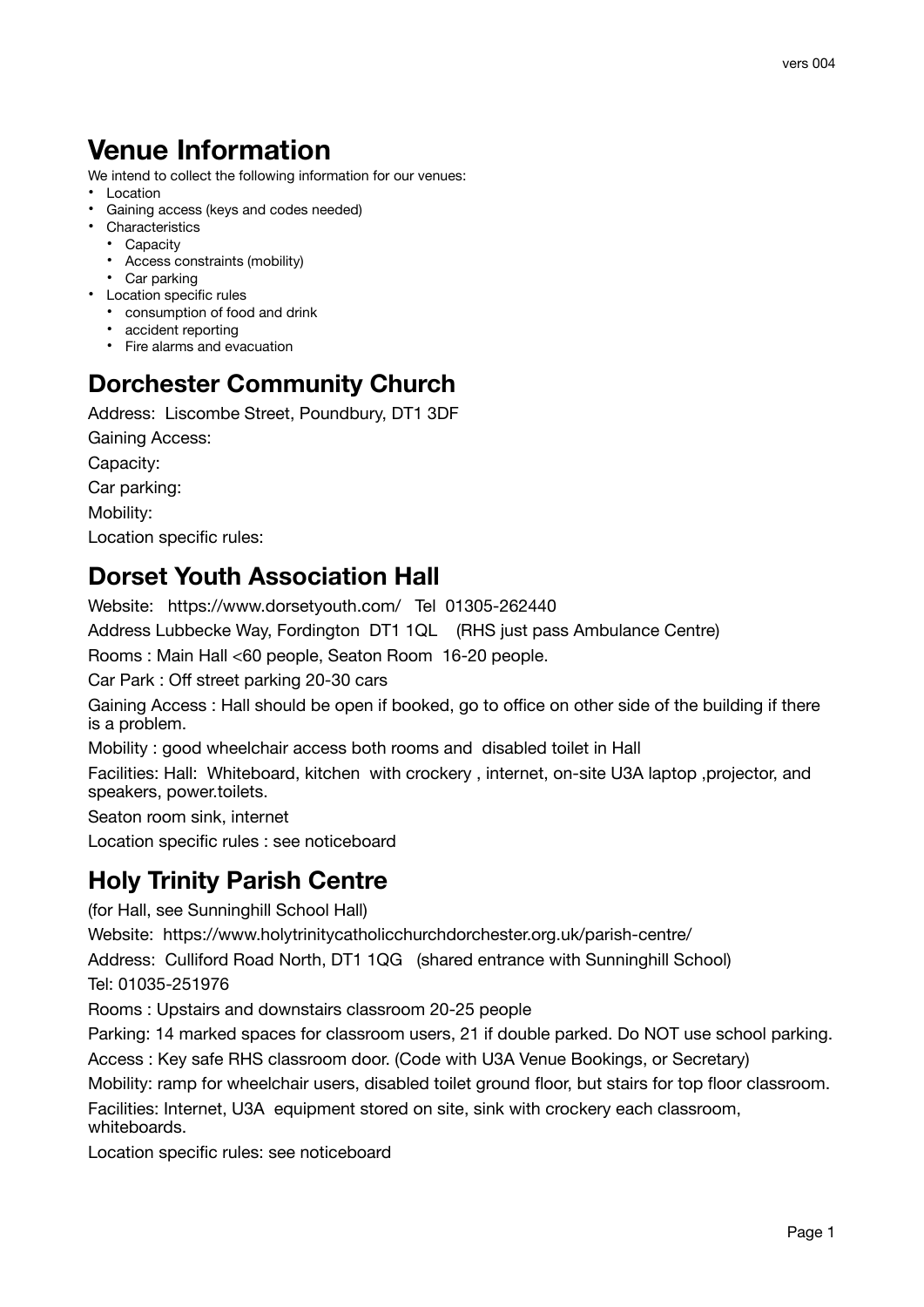## **Junction Hotel**

Address: Great Western Road, Dorchester, DT1 1UF Gaining Access: Capacity: Car parking: Mobility: Location specific rules:

# **Dorchester Library, South Walks House**

Address: Charles Street, Dorchester DT1 1EE Gaining Access: Capacity: Car parking: Mobility: Location specific rules:

## **Pavilion in the Park**

Address: The Great Field, St John's Rd, Poundbury, DT1 2FG Gaining Access: Capacity: Car parking: Mobility: Location specific rules:

### **Sandringham Bowls Club**

Address: Armada Way DT1 2TN near the Thomas Hardy pub Gaining Access: Capacity: Car parking: Mobility: Location specific rules:

### **Sandringham Court**

Address: off Balmoral Crescent near the Thomas Hardy pub DT1 2BL Gaining Access: Capacity: Car parking: Mobility: Location specific rules:

### **St George's church hall**

Address: High Street, Fordington DT1 1LB Gaining Access: Capacity: Car parking: Mobility: